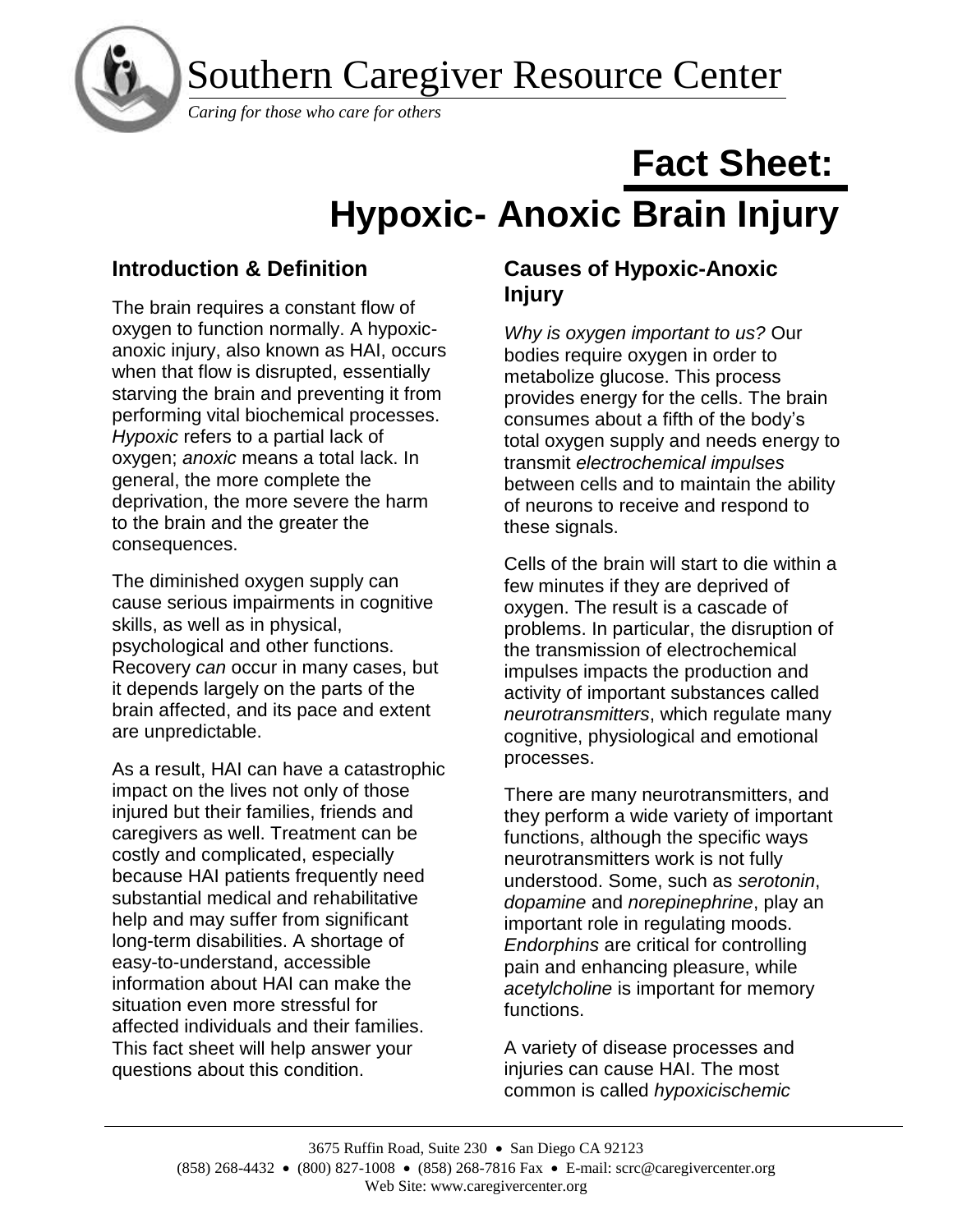*injury*, also known as HII or stagnant anoxia. This occurs when some internal event prevents enough oxygen-rich blood from reaching the brain. While strokes and cardiac arrhythmia can both result in HII, the most frequent cause is cardiac arrest.

Anesthesia accidents and cardiovascular disease each account for just under a third of cardiac arrests, according to a 1989 study. Other possible causes are asphyxia, generally caused by suicide attempts or neardrownings (16 percent), chest trauma (10 percent), electrocution (6.5 percent), severe bronchial asthma (3 percent) and barbiturate poisoning (3 percent).

Occasionally, HAI is caused by *anoxic anoxia*, which is when the air itself does not contain enough oxygen to be absorbed and used by the body. This can occur at high altitudes, where the air is thinner than at sea level, but is extremely unusual otherwise. Another syndrome, *toxic anoxia*, involves the presence in the body of toxins or other substances that may interfere with the way an individual processes oxygen.

Another occasional cause of HAI is *anemic anoxia*, which can occur when someone does not have enough blood or hemoglobin, a chemical in the red blood cells, which carry oxygen throughout the body. Acute hemorrhage, chronic anemia, and carbon monoxide poisoning are conditions that can result in anemic anoxia.

*Acute hemorrhage* is essentially massive bleeding, caused, for example, by a gunshot or other wound. Chronic anemia is an ailment in which a person suffers from persistently low levels of

red blood cells or hemoglobin. *Carbon monoxide poisoning*, which appears to damage parts of the brain controlling movement, occurs in suicide attempts using automobile exhaust, but can also happen due to malfunctioning furnaces and other accidents involving machinery and industrial equipment.

#### **Symptoms**

HAI is generally marked by an initial loss of consciousness or coma, a condition which looks like sleep but from which a person cannot be awakened. The period of unconsciousness, whether short or long, might be followed by a *persistent vegetative state*, in which a person is neither comatose nor responsive to external stimuli. This state is frequently referred to as "wakeful unresponsiveness."

Even when a person has fully recovered consciousness, he or she might suffer from a long list of symptoms. In many ways, these symptoms are similar to those commonly seen after a blow to the head. The effects can vary widely depending upon the part of the brain that has been injured and the extent of the damage. Some of the major cognitive (thought) problems are:

- *Short-term memory loss*. This is the most common cognitive symptom, especially among those who have HII. The reason is that the part of the brain that is believed to be responsible for learning new information, called the hippocampus, has neurons that are highly sensitive to oxygen deprivation.
- *Decline in executive functions*. Disruption of such critical tasks as reasoning, making judgments,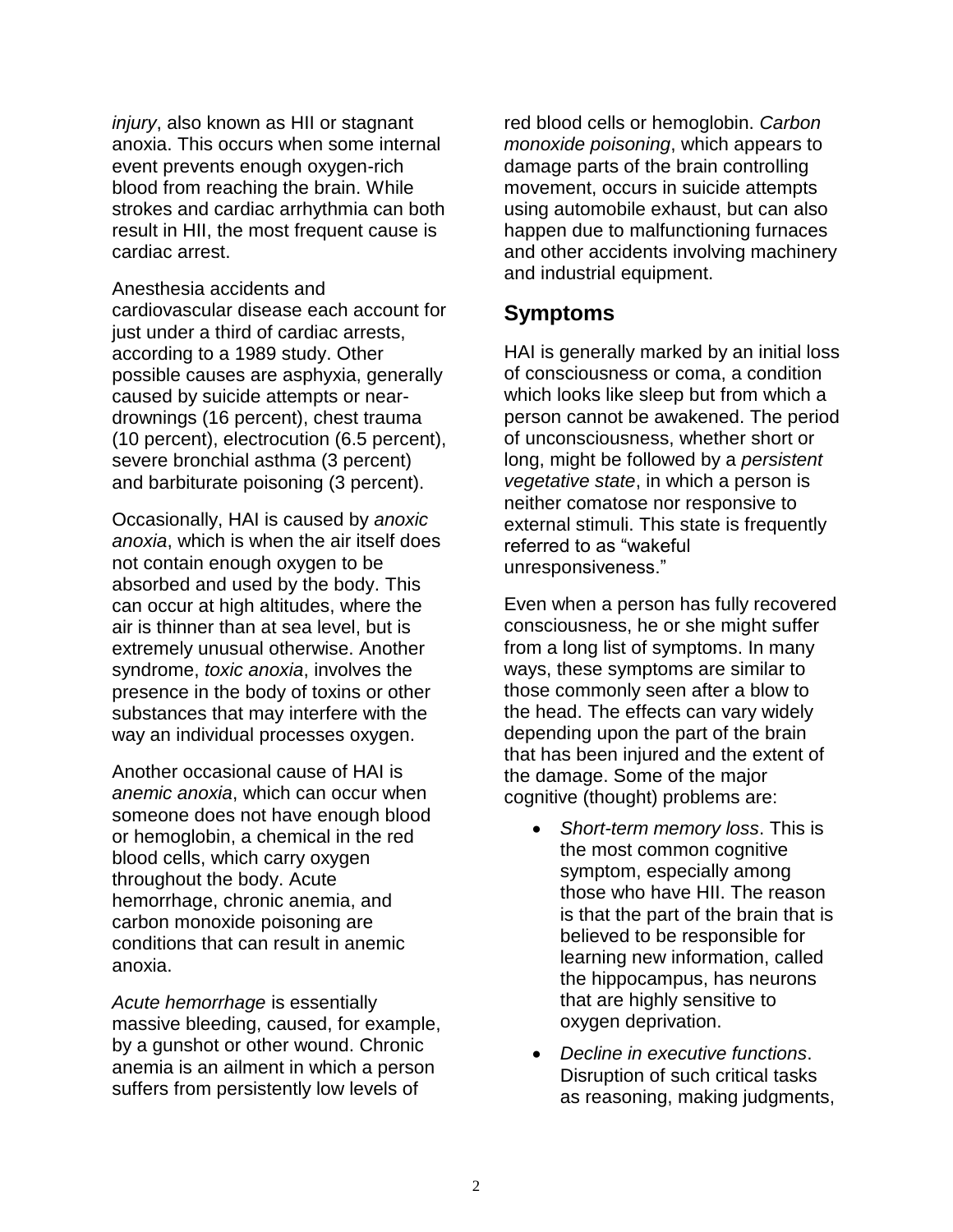and synthesizing information. This can lead to impulsive behavior, poor decision-making, inability to direct, divide, or switch attention.

- *Difficulty with words*, also known as *anomia*. These linguistic problems include not being able to remember the right word, selecting the wrong word, confusing similar words, not understanding commonly used words, and so on.
- *Visual disturbances*. Difficulty processing visual information can occur in some cases. One rare disorder is called cortical blindness, in which the area of the brain responsible for vision becomes disconnected from the rest of the brain. Because the brain cannot tell that this part is damaged, people may appear to act as though they can see even though they display no ability to identify or recognize objects, shapes or colors.

Some common physical deficits are:

- *Ataxia*, or a lack of coordination. This often expresses itself as a sort of bobbing or weaving, similar to what is seen in people who are drunk.
- *Apraxia*, or an inability to execute a familiar sequence of physical movements such as brushing teeth, combing hair, using eating utensils, etc.
- *Spasticity, rigidity* and *myoclonus*, disorders that can include a tendency toward jerky motions, trembling of the

extremities, or other abnormal movements.

• *Quadriparesis*, a weakness of the arms and legs.

Other symptoms can include: hallucinations and delusions; increased agitation and confusion; depression and other mood disorders; personality changes, such as irritability and a reduced threshold for frustration; and an inability to focus or concentrate.

## **Predicting the Outcome**

Because people with HAI have often suffered extensive damage, complete recovery is not assured. In fact, predicting the outcome of HAI is a bit like estimating how high a rocket will go. There are some general factors that are helpful in making initial forecasts, but the actual course of the rocket is also dependent upon real-world conditions and many unforeseeable variables.

Studies that have been done suggest that recovery may be more limited than in cases where a person has suffered a traumatic brain injury of comparable severity. Nonetheless, there are some clues that can clearly offer a bit of guidance in judging the likelihood of at least a partial recovery. These include:

• *Length of coma*. As you might expect, the longer a person is in a coma, the less promising the outcome, although individual cases can vary dramatically from the norm. One study suggested that if a coma lasts less than 12 hours, there is likely to be little long-term damage. Another study indicated that 21 percent of HIA patients who remained in a coma for four weeks or less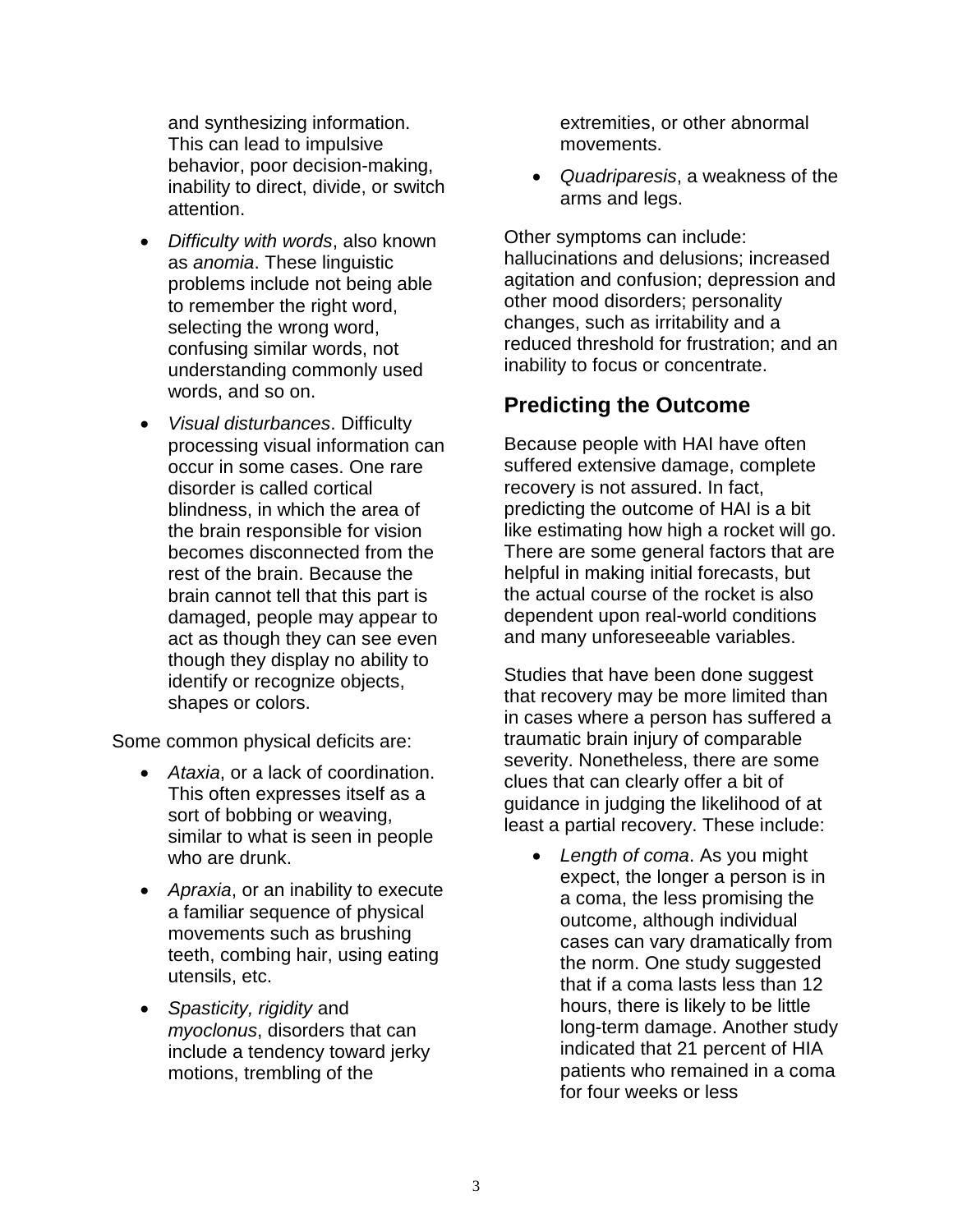experienced a good recovery, while the recovery for others was poor.

Many patients come out of a *coma* but remain in what is called a *persistent vegetative state*, a sort of wakeful unresponsiveness in which some brain functions continue to operate but with no apparent consciousness. Some doctors believe that if the persistent vegetative state in a patient with HAI continues for more than three months, there is virtually no chance of further recovery.

- *Visual cues*. If both eyes have fixed or dilated pupils, the prognosis is generally poor. Since this can indicate significant damage to the brain stem, the area of the brain responsible for regulating such basic functions as breathing, the outcome is not promising. Neurologists can also conduct tests to measure some standard eye-movement responses to determine what kind of damage has been suffered.
- *Age*. Some studies suggest that patients younger than 25 have a better rate of recovery than those who are older.
- *Brain imaging tests*, such as MRI or CT scans. Acute brain damage that has occurred in the immediate past does not typically show up on this type of scan. However, imaging tests conducted several months down the line may indicate the atrophy or loss of some brain matter.
- *Electroencephalography (EEG) and evoked potentials (EPs).* An EEG that reveals continued

cortical activity is a positive sign. An EP, which charts electrical activity arising in response to outside stimuli, can also give some indication of the state of the brain after HAI.

### **Treatment**

Unfortunately, direct treatment of anoxia is limited. Some studies have suggested that the use of barbiturates, which slow down the brain's activity, may be helpful in the first two or three days after the onset of the injury. Otherwise, the general medical approach is to maintain the body's status.

Once a person's condition has been stabilized, the next question is to what extent he or she can recover. Recovery can take many months and even years, and in many cases the person never regains his or her prior level of functioning. In general, the sooner rehabilitation starts, the better.

During rehabilitation, the individual and family members may interact with a variety of professionals as the need for constant medical attention from a doctor decreases. Such professionals may include a physical therapist, who aids in improving motor skills such as walking; an occupational therapist, who assists in retraining the person to perform skills of daily living, such as dressing and going to the bathroom; a speech therapist, who may help address cognitive problems as well as language disorders; and a neuropsychologist, who may assess the level and type of cognitive impairment, collaborate on retraining and assist both the individual and family members with behavior and emotional issues.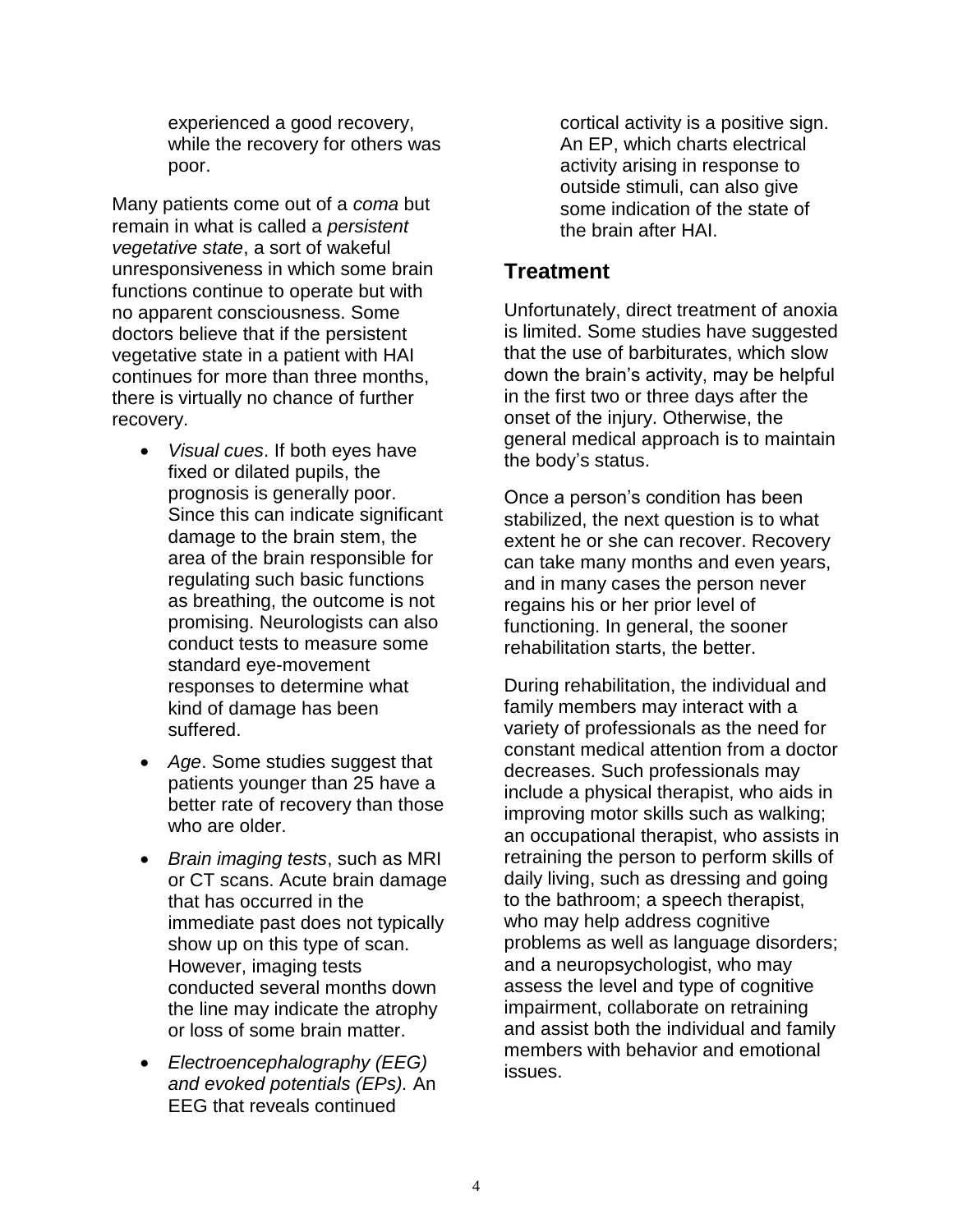## **Advice for Caregivers**

As recovery may take months and even years, it is important for both the patient and family members involved in rehabilitation efforts to establish a good working relationship with the various specialists. It's important to understand that rehab often proceeds in an unpredictable way, with progress measured in small steps rather than giant leaps.

Patients and family caregivers, therefore, often experience intense bouts of frustration at what they perceive to be the slow pace of recovery. Expectations and hope may at times outstrip the person's actual level of progress, and the potential for disappointment and misunderstanding between patient and family, or caregivers and rehabilitation professionals—can be significant.

While the process will never be easy, the following tips may help to minimize possible tension and conflict:

- *Find out as early as possible who will be part of the rehab team*. Get to know the professionals as soon as they begin working with the patient. Ask them for a realistic assessment of the situation. What can you and the patient expect? What is the bare minimum they hope to achieve? What is the likely outcome? What is the most optimistic forecast? This way, you will understand the range of possibilities and can gauge your expectations accordingly.
- *Learn as much as possible about the role of each of the rehabilitation specialists*. Ask

them how you can make their jobs easier. Are there steps you need to take to prepare the patient for them each day? Are there exercises you can help with? Are there times you would be better off staying out of the way?

- *Stay informed and involved*. Family members and friends can play a critical role in monitoring care, charting progress, providing support to both the patient and the professionals, and answering any questions that may arise. Working as a team is one way to help maximize the recovery potential.
- *Plan regular meetings for family members and friends involved in the caregiving process*. This will give everyone a chance to exchange information, voice concerns and stay on top of the changing situation. If possible, invite one or more of the rehabilitation professionals so they can fill in the group as a whole rather than having to repeat information to every individual.
- *Recovery can be completely unpredictable, and the love of those around a patient can play a key role in stimulating progress*. Motivation is an important factor, and someone who feels supported in his or her efforts may well find greater reserves of internal strength to press forward with the rehabilitation process.
- *Celebrate every success, not just the big ones*. The first time the patient takes a step unaided,